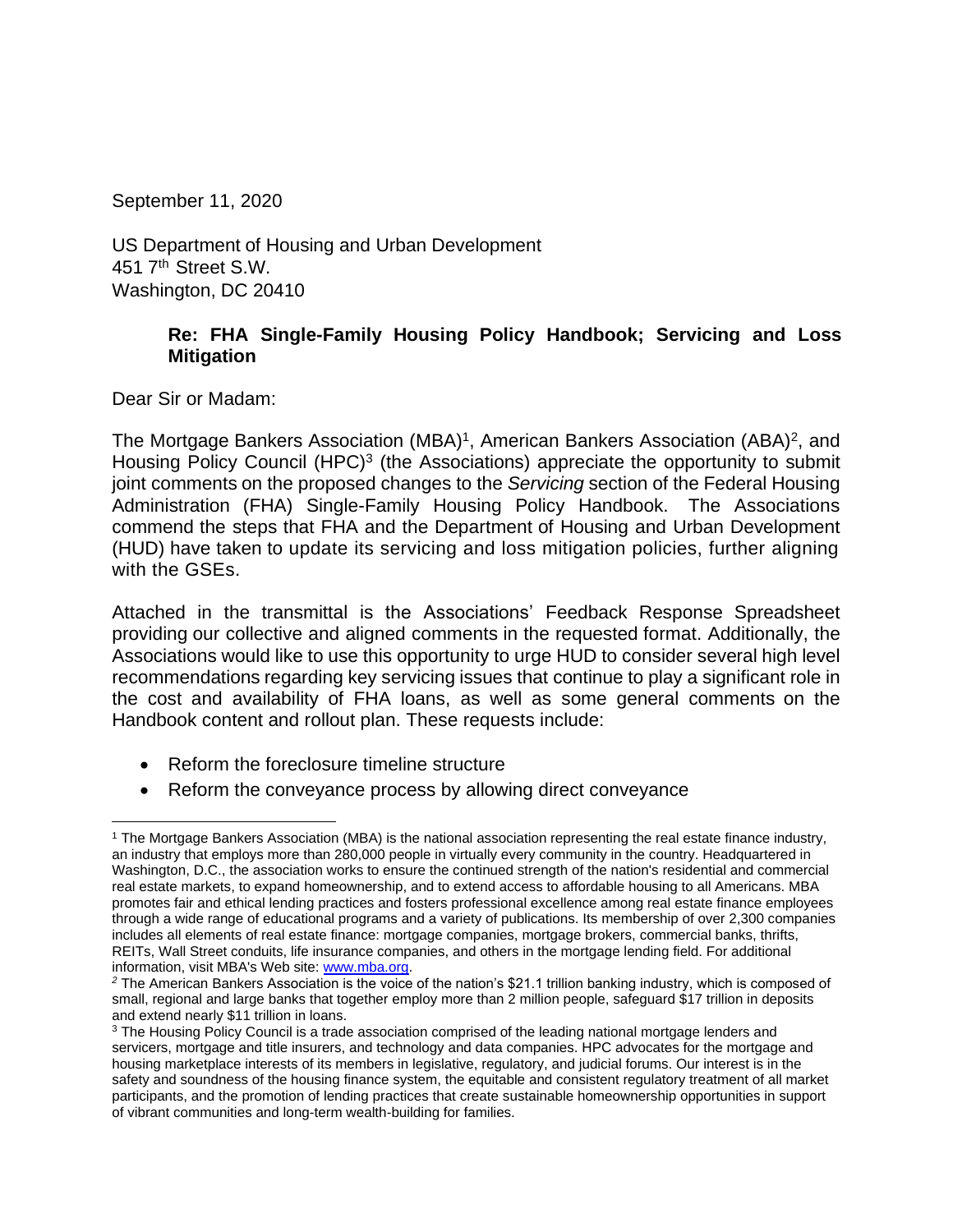- Further enhance the Claims Without Conveyance of Title (CWCOT) program following ML 20-21
- Consider additional enhancements to the loss mitigation process and associated waterfall
- Repeal the face-to-face interview requirement
- Allow a reasonable period of time to implement changes in the handbook

# **I. Foreclosure and Conveyance Process**

There are several aspects of the FHA foreclosure and conveyance process that increase both the costs and uncertainty of servicing FHA loans. We believe that there are several reforms FHA could make to its foreclosure timelines and property preservation requirements that would create greater certainty, lower costs and, in conjunction with other on-going initiatives, result in greater access to affordable FHA credit. These recommendations are discussed briefly below.

# *1. Foreclosure Timelines*

Currently, FHA's dual performance standards (First Legal and Reasonable Diligence) reduce a servicer's flexibility/accountability for managing the entire foreclosure timeline and conflict with other consumer protection regulations*.* A servicer who missed the first legal standard by five days but makes up the difference once foreclosure has been initiated will face penalties amounting to thousands of dollars in interest curtailments despite the fact that *HUD incurred no actual losses* that were directly related to the servicer's performance. It is also difficult to comply with certain Consumer Financial Protection Bureau loss mitigation requirements and HUD's First Legal requirements, leaving lenders to navigate an uncertain extension process.

In the long-term, FHA could promote access and affordability of their loans for potential borrowers through regulatory changes that eliminate the separate timeline for first legal action and replace it with a single state-specific timeline standard for the overall foreclosure process. The GSEs currently use a single timeline standard to determine acceptable servicer performance, while also tracking efficient early engagement with delinquent borrowers, and FHA adoption of a similar process would increase servicer efficiencies without affecting the consumer protections enshrined in state and federal laws.

The Associations understand that regulatory changes to the first legal standard are likely to take some time. In the short term, FHA should consider taking immediate steps to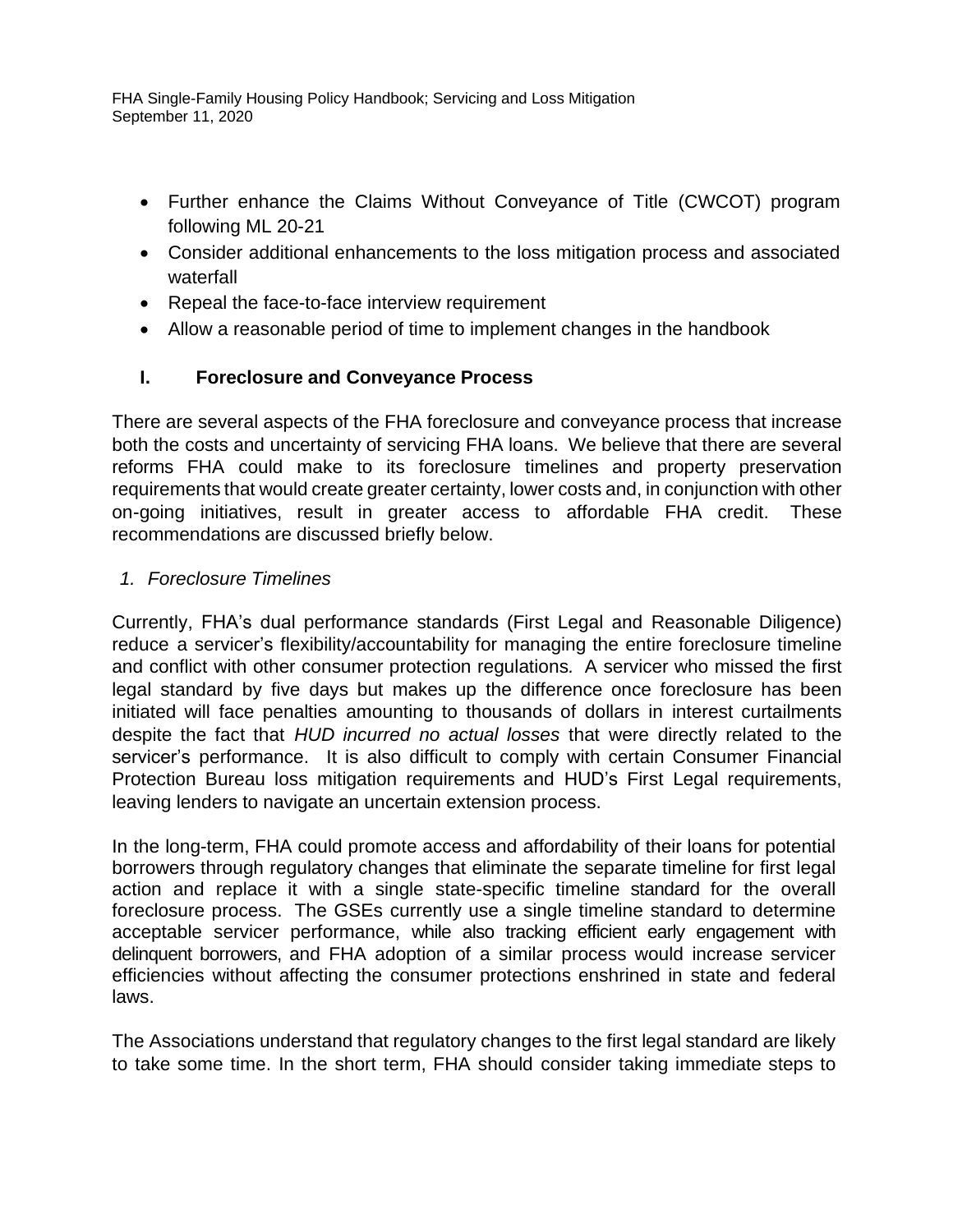expand, extend and streamline "automatic extensions" to the first legal deadline in order to address the timing challenges posed by federal loss mitigation requirements.

### *2. Property Preservation and Conveyance*

FHA is unique in its property preservation and conveyance procedures. Typically, servicers convey properties to other entities that insure or invest in mortgages within 24 hours of foreclosure sale or redemption. FHA requires servicers to convey within 30 days of the later of foreclosure sale or receipt of marketable title. Servicers must ensure the property is vacant and in "conveyable condition" and maintain it until the claim is paid by HUD, rather than the date on which the claim is filed and title is conveyed to HUD.

Unclear standards of "conveyable condition," inadequate allowance for repairs and extended timeframes between conveyance and payment further exacerbate the uncertainties regarding the servicer's potential exposure to foreclosure-related losses. The uncertainty and cost of this process have contributed to the addition of credit overlays, and to a contraction in the number of financial institutions that are willing to expose themselves to these servicing risk. Unnecessarily tight standards and fewer lenders reduce the population of creditworthy borrowers who can be served.

While the Associations have previously requested that FHA consider adopting a direct conveyance model similar to that of the GSEs, we recognize the challenges associated with a business change of this magnitude. Therefore, we would ask that FHA work with the industry to overhaul the conveyance process, including a commitment to the regulatory changes required to shorten the timeframe from foreclosure to conveyance. A redesign of the conveyance process should include evaluation of an approach by which FHA would accept conveyance of properties in poor condition, with the expectation that FHA would perform an "as-is" post-conveyance REO sale. Such a move could reduce the severity of REO losses to FHA and would certainly have a positive impact on communities affected by vacant properties that contribute to blight and depreciation. In conjunction with this consideration of a specific process for FHA to accept damaged properties should be a more streamlined and uniform application of simplified property preservation standards executed through FHA's own vendor network, with the goal to eliminate costly and time-consuming negotiations over allowable expenses and overages.

#### **II. Further enhance the CWCOT program following ML 20-21**

1. Provide servicers with a 120-day extension of the conveyance deadline to complete a post-foreclosure CWCOT sale

ML 20-21 provides a 60-day extension of the conveyance deadline for completion of a post-foreclosure, third-party sale, with an additional 30-day extension for closing if a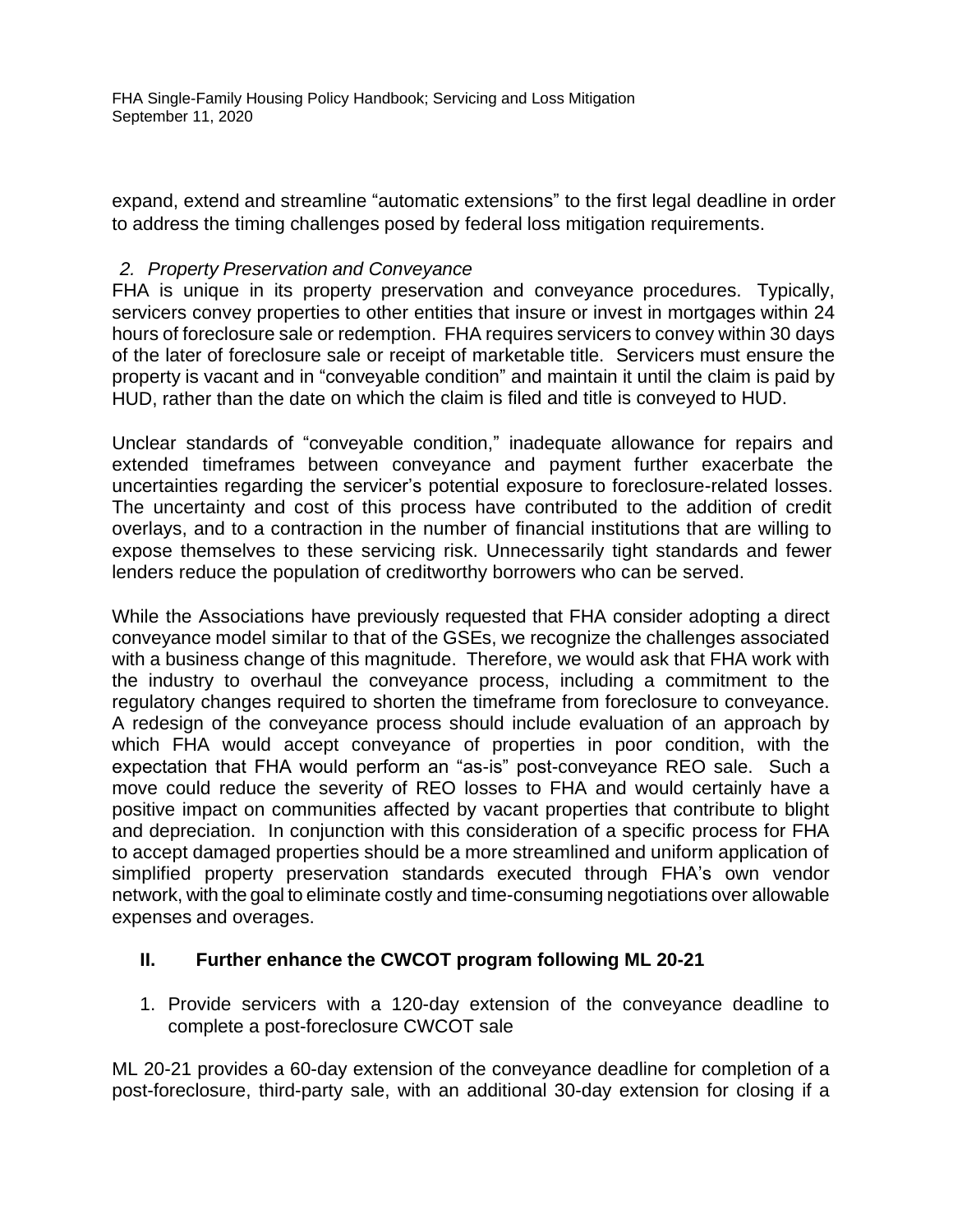contract has been signed. Prior to ML 20-21, FHA would routinely approve two consecutive 60-day extensions to the conveyance deadline to conduct a postforeclosure, third-party sale. This practice provided servicers with up to 150 days to sell a property to a third party instead of conveying it to HUD. ML 20-21 shortened the time period to obtain a sales contract in a post-foreclosure sale from 150 days to 90 days. Based on our members' experience, shortening the time period by 60 days will result in fewer post-foreclosure third-party sales and thwart the objectives that many of the other CWCOT enhancements were designed to achieve.

2. Allow properties with surchargeable damage to sell via CWCOT

Properties with surchargeable damage are not eligible to be sold via CWCOT sale. By excluding properties with surchargeable damage from the program, HUD forgoes the cost savings and administrative benefits of the CWCOT. FHA should allow properties with surchargeable damage to be sold via CWCOT, with a requirement that servicers reduce their final claim by the amount necessary to repair the damage. This will increase and expedite the liquidation of properties through CWCOT sales—reducing property preservation and holding costs for FHA and servicers—while also ensuring that HUD does not bear the cost of surchargeable damage.

#### **III. Further enhance the Loss Mitigation Waterfall**

1. Align FHA's documentation requirements with CFPB rules

The proposed FHA loss mitigation documentation requirements conflict with CFPB standards and current FHA program guidance, which provide distinct documentation standards across home retention programs, as well as streamlined disposition and traditional disposition options. For example, the relevant forms of documentation needed for traditional disposition options are unnecessary for home retention and streamlined disposition options. However, in order to complete a loss mitigation request, borrowers must provide all information needed to be evaluated for both retention and non-retention options, regardless of the borrower's particular circumstances. This requirement effectively eliminates streamlined preforeclosure sales (PFS) options, as the full documentation needed for traditional PFS must be gathered from all borrowers.

The inability to evaluate a borrower for a specific loss mitigation option and the requirement to gather information that may not be germane to a borrower's desires greatly increases the application burden for all borrowers applying for loss mitigation assistance, and will lead to greater borrower disengagement, increased confusion and complaints, and, ultimately, more foreclosures.

2. Fix guidance regarding the availability and administration of FHA-HAMP for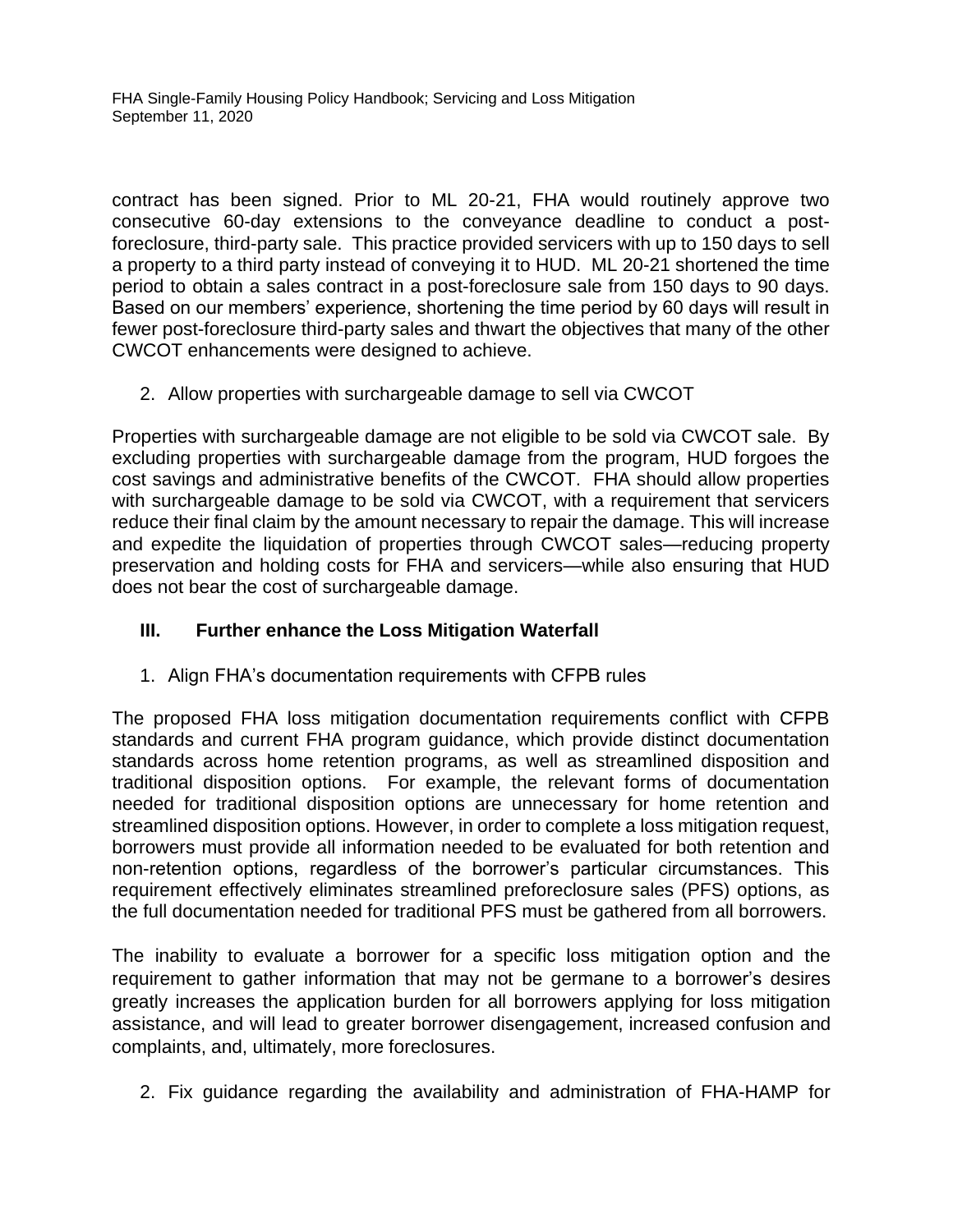#### Imminent Default Borrowers

FHA explicitly states that Borrowers in Imminent Default are eligible for FHA-HAMP Loss Mitigation Options. FHA also states that, to be eligible for FHA-HAMP, a loan must be due for "three or more full monthly payments" upon execution of the FHA-HAMP documents. And, when administering the FHA-HAMP-required trial payment plan, FHA instructs that the Trial Payment Plans must be posted to the loan when sufficient funds accumulate in suspense to cover a contractual payment.

In cases of Imminent Default, a fundamental conflict exists between the requirements that a loan be three payments past due at the time the FHA-HAMP documents are executed and that trial plan payments be posted to the loan as contractual payments accumulated in suspense. If a Mortgagee applied trial plan payments as contractual payments accumulated in suspense for a Borrower facing Imminent Default, in many cases the Borrower's loan would not be three payments past due at the end of the trial plan payment when the FHA-HAMP option is executed. This process renders the FHA-HAMP option unavailable to Borrowers, which presumably not the result FHA intends.

We believe that FHA intends for Borrowers facing Imminent Default to receive FHA-HAMP assistance in the event that they qualify. As such, we recommend one of the following technical corrections:

- 1. Allow trial plan payments for imminent default borrowers to be held in suspense, or
- 2. Eliminate the minimum delinquency requirement associated with FHA-HAMP.

# **IV. Face-to-Face Requirements**

HUD requires servicers to attempt a face-to-face meeting with a Borrower no later than the  $61<sup>st</sup>$  day of delinguency, unless exempt under 24 CFR  $\S$ 203.604(c). The employee representing the servicer at the face-to-face meeting must have authority to propose and negotiate repayment plans. This requirement was adopted almost 40 years ago and is no longer necessary or appropriate in light of the current collection, delinquency assistance, and loss mitigation requirements. In 2007, HUD agreed that the face-to-face meeting requirement was obsolete and stated that a proposed rule comprehensively revising Section 203.604 would be forthcoming. However, there has been no action to rescind the face-to-face meeting requirement.

While we understand that the change would require new regulation, the Associations reiterate MBA's request from the August 27, 2014 letter to Commissioner Galante that HUD revise Section 203.604 and eliminate the face-to-face requirement. In light of the handbook project, FHA has the opportunity to reconsider all of its servicing policies and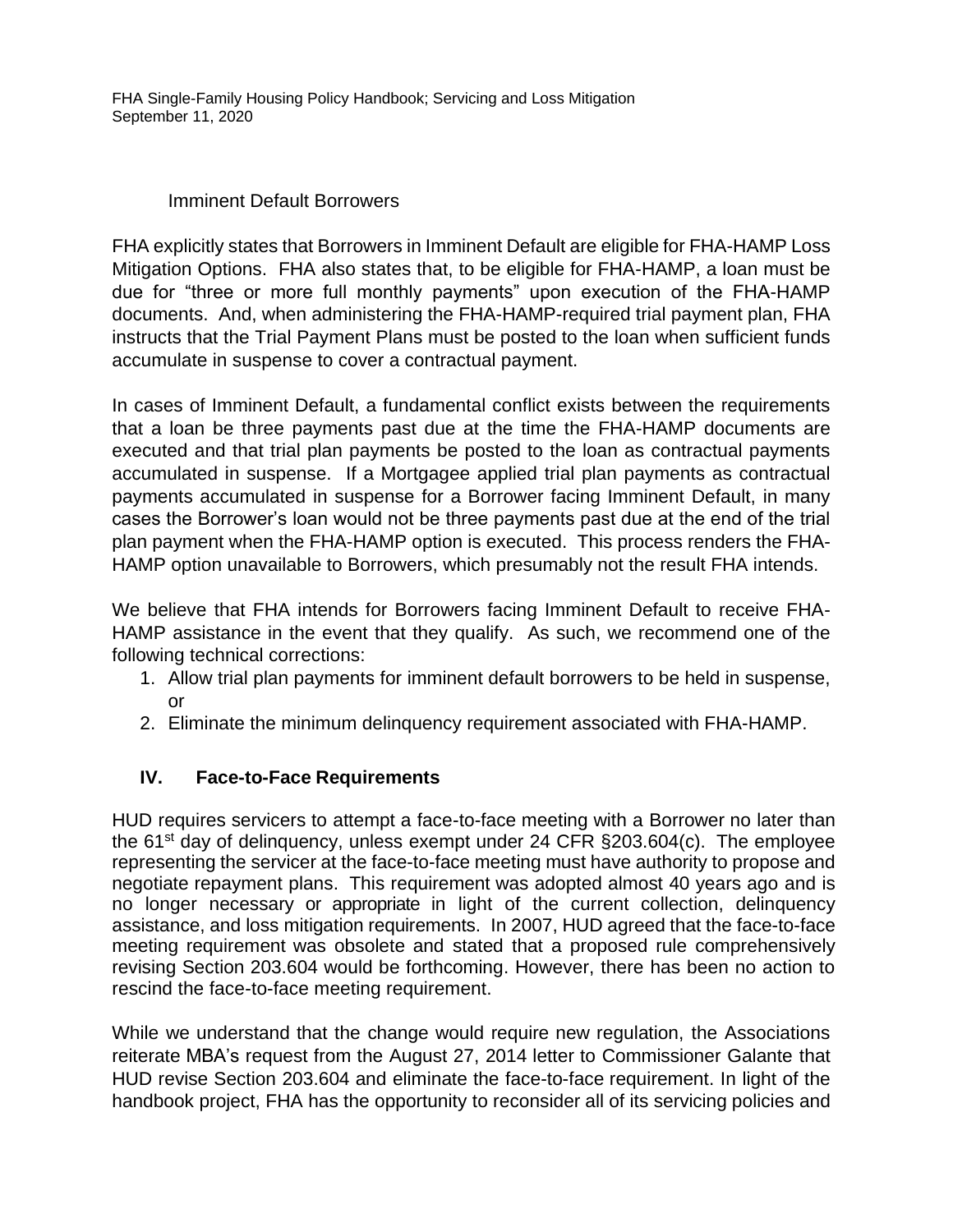we believe eliminating the face-to-face meeting requirement would be a positive step. In the short term, we urge the FHA to make changes that do not require rulemaking change but would greatly ease the burden on servicers. Specifically, we urge HUD to eliminate the requirement that the employee representing the servicer at face-to-face interviews with the borrower have the authority to propose and accept repayment plans and to permit third party contractors to fulfill the requirement.

#### V. **General Handbook Issues**

We urge FHA to ensure that the Handbook is Easy to Navigate and has an Effective Content Management System. In particular we recommend:

- The draft Handbook is organized using a multi-layered hierarchical numbering system. That organizational system is hard to use and may lead to confusion among future users. The Associations strongly recommend HUD consider simplifying the organizational structure of the finalized Handbook. In addition, we recommend breaking out sample forms from the main text into exhibits to make the Handbook more reader-friendly.
- Many terms are capitalized in the Handbook but are not defined, and many are defined within the Handbook, but not included in the Glossary. Moreover, it appears that some terms are defined differently in the Servicing section than the Origination section. The Associations strongly recommend defining terms consistently across all sections of the Handbook and ensuring that all terms are defined in the Glossary.
- As most users will access the final Handbook online, the Associations urge HUD to establish an effective online content management system that will be easy to use and include links to relevant sections and definitions. Furthermore, HUD could archive sections of the Handbook that have been superseded by newer guidance in a convenient format that is readily accessible.

#### VI. **Provide 180 Days to Implement the Handbook**

The Associations strongly recommend that once HUD has published a finalized Handbook that HUD provide servicers with at least 180 days to implement any required changes. The number of policy changes in the Handbook are substantial and it is critical to allow sufficient implementation time after finalization. We also request that the new requirements contained in the revised handbook apply to servicing actions and activities that occur after the effective date and not before.

#### **Conclusion**